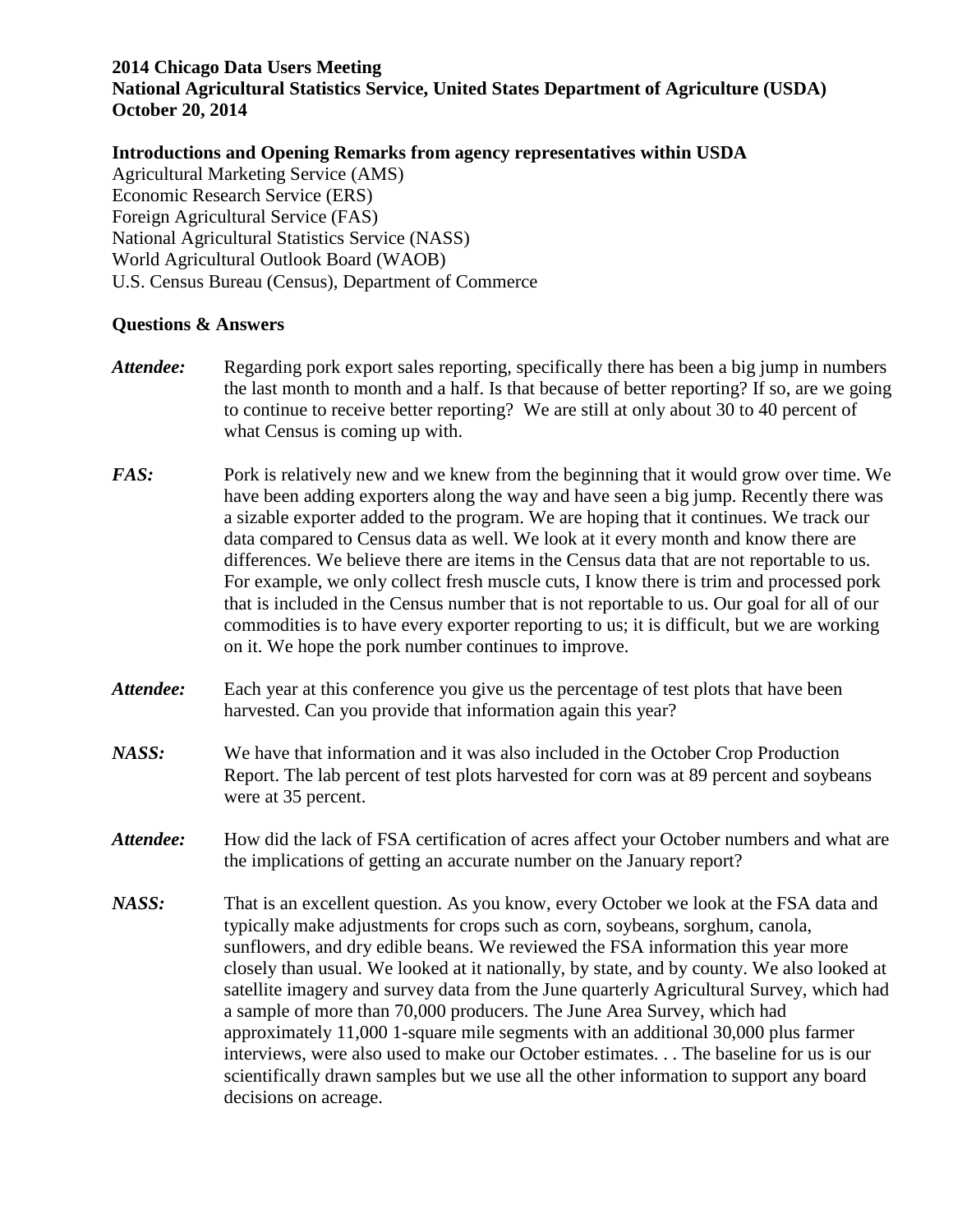| Attendee: | There have been a lot of rumors floating around about situations at the county level in<br>various FSA offices concerning issues with computers. Can you address any of those<br>issues?                                                                                                                                                                                                                                                                                                                                                                                                                                                                   |
|-----------|------------------------------------------------------------------------------------------------------------------------------------------------------------------------------------------------------------------------------------------------------------------------------------------------------------------------------------------------------------------------------------------------------------------------------------------------------------------------------------------------------------------------------------------------------------------------------------------------------------------------------------------------------------|
| NASS:     | It is difficult for us to comment on what is going on in a county FSA office. FSA was in<br>the middle of implementing a new Farm Bill, they also had some livestock disaster issues<br>they were working on. Our staff worked very closely with FSA. We had numerous<br>meetings and looked at the data in various ways including counts of plots this year<br>compared to last year. We put a lot of time and effort in working with FSA to ensure we<br>had the most up-to-date information available. We will continue to look at this<br>information as we move forward to our December Agricultural Survey and continue to<br>finalize 2014 numbers. |
| Attendee: | Was the survey participation rate early in the year exceptionally low compared to other<br>years and did that force you to take a look at some of the other information?                                                                                                                                                                                                                                                                                                                                                                                                                                                                                   |
| NASS:     | For the June Area Survey we have trained enumerators that go out to all 11,000 segments<br>in person. They either talk to a farmer or observe what is happening in those segments.<br>Response rates for our June Area quarterly survey were in line with response rates in<br>prior years.                                                                                                                                                                                                                                                                                                                                                                |
| Attendee: | A lot of samples were lost last year during October due to the government shutdown and<br>no one was surprised by a negative residual and higher yields. In the quarterly stocks<br>report NASS released a change in acreage. What was the thought process behind<br>changing acreage instead of just giving them a yield bump? What kind of data did you get<br>nine months after the fact that drove these changes?                                                                                                                                                                                                                                      |
| NASS:     | We look at all components, acreage and yield, when we make our determination and let<br>the data drive the direction we go. If adjustments are needed, we make sure they are data<br>driven. . For crops such as soybeans, we receive crushing data and look at the information<br>as it becomes available. It is not always new data. There are ranges around the data. In<br>reviewing the crushing data, we knew we had to adjust both acreage and yield.                                                                                                                                                                                               |
| Attendee: | A follow-up on the FSA question. The data don't seem to be as complete this year for the<br>October report. Is there any plan for updating the data in November prior to the January<br>report?                                                                                                                                                                                                                                                                                                                                                                                                                                                            |
| NASS:     | When the board meets to review this information we look at all available information at<br>that time. If we later get more complete information, we always look at it to update what<br>we have. As of now, we are working with FSA and receiving information on a weekly<br>basis and will continue to evaluate the information as we receive it.                                                                                                                                                                                                                                                                                                         |
| Attendee: | The soybean supply and demand balance sheet during the last three or four years has run<br>marginal residuals. That is quite a big change from 60 to 90 thousand bushel residuals in<br>the past. What has changed that we are so much finer on residuals now than a decade<br>ago?                                                                                                                                                                                                                                                                                                                                                                        |
| WAOB:     | One of the things we have been seeing the last few years is the strong demand from<br>China. You have really tight balance sheets and changes in the use of soybeans over the<br>last few years. When you look back at 2003 with the aphid problems, you have similarly<br>tight balance sheets and discussions similar to those we have had in the last few years                                                                                                                                                                                                                                                                                         |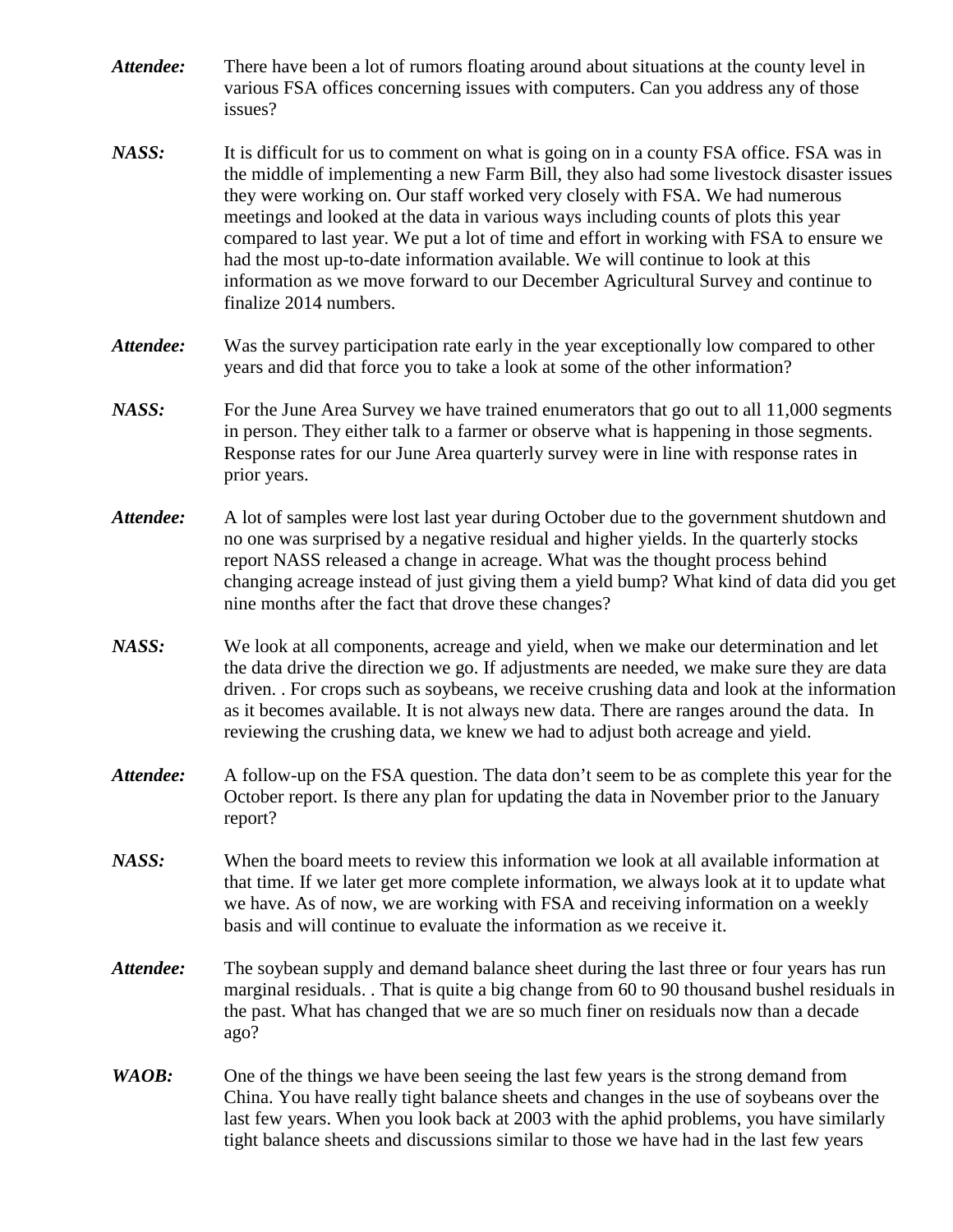related to corn stocks and feed residual. The numbers look somewhat different when you have tight balance sheets.

- Attendee: If NASS' new Current Agricultural Industrial Reports (CAIR) on ethanol shows that yield from feed stocks is significantly different than what has been used recently, will there be an attempt to revise some of the history to match that up to the corn residual?
- *WAOB*: We are going to look at the data as they come in. We don't know what the data are going to tell us, but we don't anticipate that the data will tell us anything different than what we have been using. In the end disappearance is disappearance, it will change how we look at feed residual but any change in ethanol use just changes feed residual. We will have to look at how we forecast and what to do looking back. There will not be back data from any source so we would have to interpolate data back to 2002 or 2004 to make adjustments. The bigger question is how we adjust looking at feed residual based on a different conversion factor. We will know more once we receive data from the ethanol report.
- Attendee: Along the same lines, will we get a breakdown of sorghum that goes into that mix?
- *NASS:* We will be collecting that data but we have not seen anything yet.
- *Attendee:* Does NASS have the same or similar authority that Census Bureau had requiring reporting by all soybean crushers on the new Current Agricultural Industrial Reports?
- *NASS:* This program is conducted under umbrella of the Census of Agriculture. We will have mandatory reporting authority for this program.
- *Attendee:* Will you be working with the same universe as the Census Bureau for CAIR?
- *NASS:* The information that we publish should be comparable to what the Census Bureau published. . We have worked with Census Bureau on our list building activity. We are working with our different industry partners so that we can have a complete enumeration of those firms and facilities.
- *Attendee:* Is there any update on where USDA is at with tracking the porcine epidemic diarrhea (PED) virus and what kind of public notification is going to be made with regard to the program?
- *NASS:* That is a question for AHPIS and I don't think anyone here would have that information.
- Attendee: On the Hogs and Pigs Report that is quarterly if you look at the initial estimates ignoring the farrowing intentions, I have noticed that in the past NASS would revise breeding herd and pigs per litter. Now it seems that the only thing you do is wait until we have slaughter data and revise the farrowing rate. I find this a little bit odd considering we just had a disease kill off 8 percent of our pigs. Last September we all know we lost a lot of pigs and NASS did not lower or revise the pig per litter significantly. In my mind it raises the question: what are we looking at?
- *NASS:* We have had some difficulty keeping up with and tracking the disease through our survey. We go out to about 7,500 producers on a quarterly basis. The survey was very slow in picking up the effects of the PED virus. We have had to go back and rely on slaughter to make revisions to stay in line with slaughter data. Some revisions have been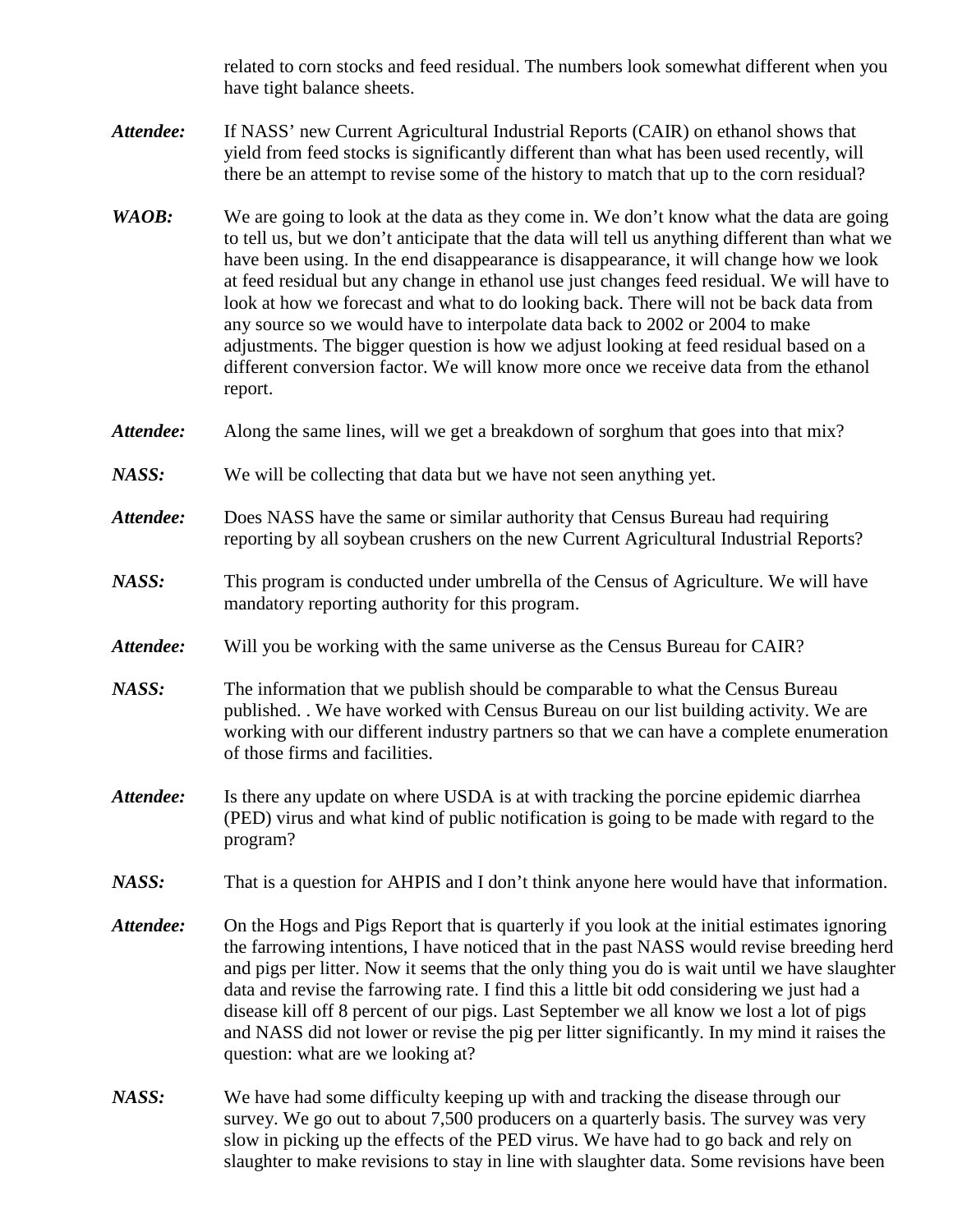larger than what we would like to see. It has been a tough disease for us to manage in our estimation program. When we revise a number we have to revise based on something. Currently the only thing we have is slaughter data. We don't typically adjust pigs per litter because we do not have new information. The pigs per litter are a pretty tight indication for us.

- *Attendee:* The world changed last October and it was not farrowing that changed. It was litter size. I understand you have procedures but when the world changes maybe you should change your procedures. We are now trying to guess what the litter size is going to be this winter based on published litter size that is too high from last year. I understand you need to revise numbers but I don't understand how you determined the reason the pig crop was off was due to farrowing being off when there is a disease that affects litter size. When something like this happens you have to adjust to what is going on.
- *NASS:* Those are some good points and we are here to get feedback on our programs. We are continuing to evaluate our programs and if there are additional ways we can ask these questions or there are other tools that can help us identify these changes we will evaluate them. We need to take a look at this and see if there is a better way for us to capture this information.
- Attendee: There have been two major diseases in the hog and pig industry for several years and every producer in the industry can answer how many pigs died. Just ask them pigs saved per litter or market pigs that have died, they all know how many died.
- *NASS:* We do currently collect information on weaned pigs that have perished on the questionnaire. It is a fairly weak indication and we typically have low response to this question. We do utilize it for our end-of-season estimates on Production, Disposition, and Income (PDI).
- Attendee: Why don't we publish that data? Providing the series over time will tell us something about death loss in a given quarter?
- *NASS:* Thank you. We will take that comment back.
- *Attendee:* FSA data seem to come out at varying times on the scheduled release day, can that be changed to a precise time and how does the group feel about the noon release time for crop reports?
- *NASS:* We had a Federal Register notice to receive comments on the change of crop production report release time. We received 147 different responses and we looked at ways to have equal access and liquidity in the market. That is how we arrived at the noon release time. As for the timing of the release of FSA data, that is their call and I can't provide any additional detail related to that. I will, however, share the comment with FSA.
- *Attendee:* A follow-up on the FSA issue. You noted that there were all kinds of data looked at when you made your October adjustment. Did you also look at the Census of Agriculture information?
- *NASS:* The Census of Agriculture data are for 2012 so that was not part of our review process for the 2014 crop year. We include that information in our charting system and use it for historical trends. There is a lot more information in the FSA data than just total acres. Our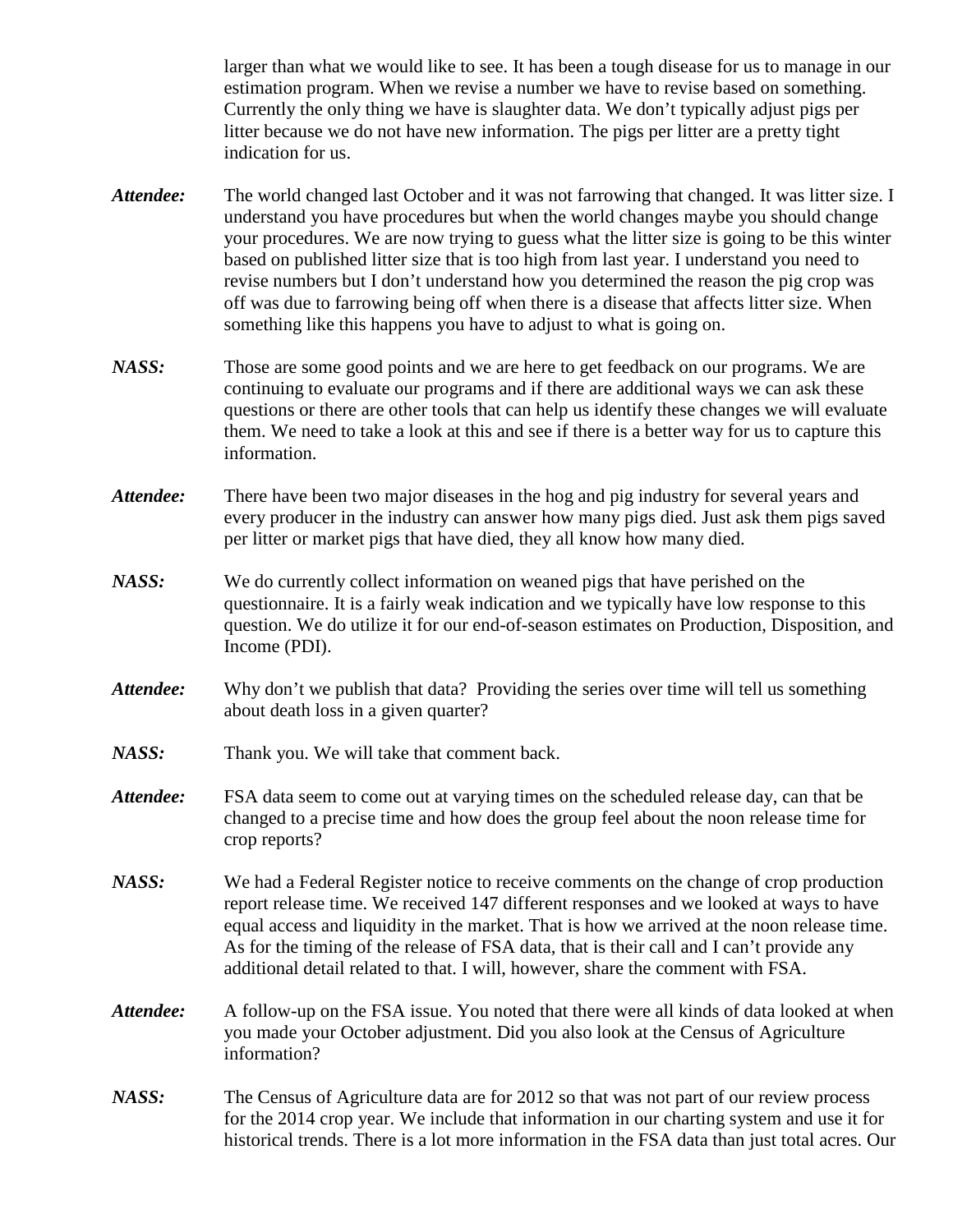staff went through all the FSA information very thoroughly and think we extracted some important pieces that assisted with the October report.

- *Attendee:* Do you have an idea of how complete the FSA data are?
- *NASS:* We have an idea of how many fields were reported and how many fields are normally reported from the dataset. We even looked at counties, major corn and soybean producing counties. As already mentioned, the FSA data were used along with all the other information for the October report. We asked a random sample of counties how many acres they had left to report to get a feel for how complete the data were.
- *Attendee:* EIA Bio Diesel reports have been delayed for months. Is there any discussion of NASS taking those reports over?
- *NASS:* We have not had any discussion about taking over those reports. We have met with EIA to discuss their reports and release procedures but nothing related to NASS taking them over.
- *Attendee:* Given technology related to trading and all that has changed, has there been any discussion of leaving the press out of lockup and having equal access to information for everyone at the same time?
- *NASS:* We have talked about that and we discuss it each year. We are reviewing our security procedures for the press and the NASS release process. We are comfortable that we have a strong handle on both. We will continue to review the question as we move forward. OMB is also holding discussions with all federal statistical agencies about release procedures.
- *Attendee:* Soybean crop estimates for both yield and acreage have been changed on multiple occasions. Is there anything that you go back and look at for corn? Why no revisions for corn?
- *NASS:* In the case of corn, we do not have any new information like the crushing data we receive for soybeans. There is not much new information on which to base a revision to corn. The corn and soybean data are reported independently of each other on the same survey instrument. One could possibly make some inferences but we do not have any solid data to make those changes.
- *Attendee:* Earlier you asked for feedback on ending the collection of biotech adoption rate. Just a thought that with the recent labeling concerns it may be of value to know if those numbers start to move in the opposite direction.
- *NASS:* Thank you for that comment.
- *Attendee:* When the time comes to put together the January Crop Report, if FSA data are still running behind, how will you handle a disagreement in the data in major corn-producing areas?
- *NASS:* We have already talked through our process and we will continue to wait for and evaluate FSA data but we will not have any new information except for the December Agricultural Survey, which will allow us to take one last look. If additional FSA data are available, we will review them.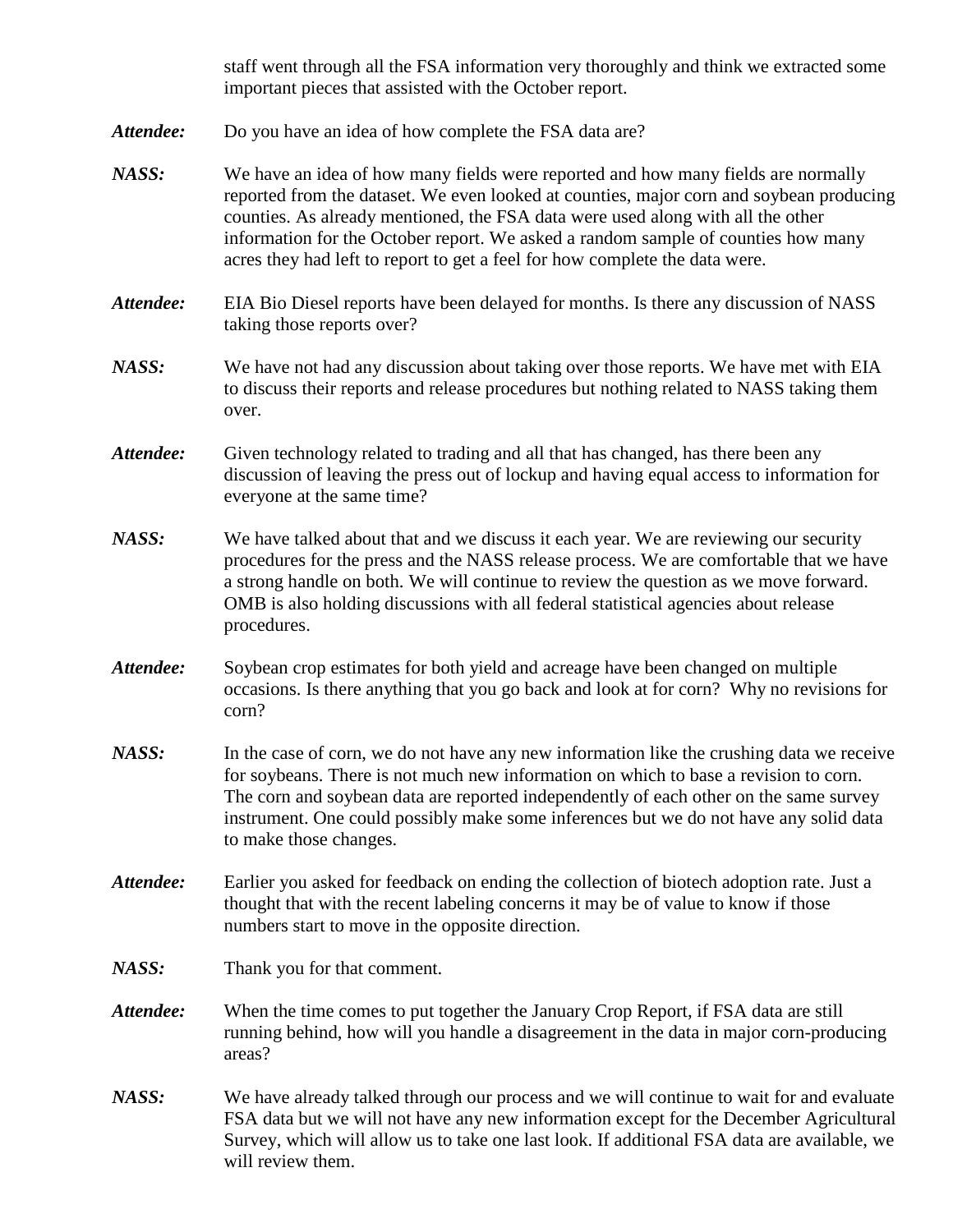- *Attendee:* Has there been any comparison made between the numbers coming from CAIR and the current ethanol numbers coming from EIA in an effort to bring the numbers into alignment?
- *NASS:* We haven't seen any data from CAIR yet. Currently we do not have any information to compare. Once the information starts to come in we are going to look at all sources to see if we are on track. We have met with EIA to discuss their program; this gave us a better understanding of their dataset. We have also discussed with EIA the data NASS plans to publish.
- *Attendee:* Is there plan to report ethanol on rail? I have spoken with EIA and was told they cannot afford to look at the weekly numbers. Is this something NASS could afford?
- *NASS:* I think this is an area that EIA could explore. We focus on the collection of feedstock used to produce alcohol and co-products.
- Attendee: The quality of foreign data varies and is sometimes questionable. Is satellite imagery helping with the quality of estimates in the WASDE reports or does FAS provide some other information to help with that?
- *WAOB:* When the WASDE estimates are put together FAS participates at the World Board and makes a significant input to the process. We also use a combination of other things including meteorologists within the board. Satellite imagery is one tool, and we are also looking at government reports and the consistency of those reports. On the demand side, we are paying attention to a broad spectrum of information. Everything from the Chinese reporting numbers on cotton and what's going into their reserve programs and whether that fits with our expectation about production numbers. The WAOB also works with other countries to explain the board process and provides guidance on their statistical programs.
- *FAS:* In terms of international efforts, just last week I was at a meeting that is part of the G20 designed to help the members publish more international data and strengthen their forecasting methods. The capacity building efforts will be a key component to assist countries with developing and publishing better data in the future.
- *NASS:* In the long term, NASS' International Program Office works with other countries to help strengthen their statistical programs. It is an ongoing process to help countries strengthen their agricultural statistics programs.
- *Attendee:* There is a current request to allow fresh beef products from Brazil and Argentina. Where does that proposal stand and who is the champion behind that request?
- *FAS:* I can't answer that question, I am not sure that is in my area of expertise. APHIS handles that area. We can chat afterwards and I can give you some contacts at APHIS who should be able to address your question.
- *Attendee:* My groups, along with many others here, look at a lot of data that you produce. It can be time consuming to extract the data from the USDA website. Our company has been working on APIs to connect to USDA data. Is there going to be any more progress from USDA in the coming year to expand the APIs and make the data more accessible?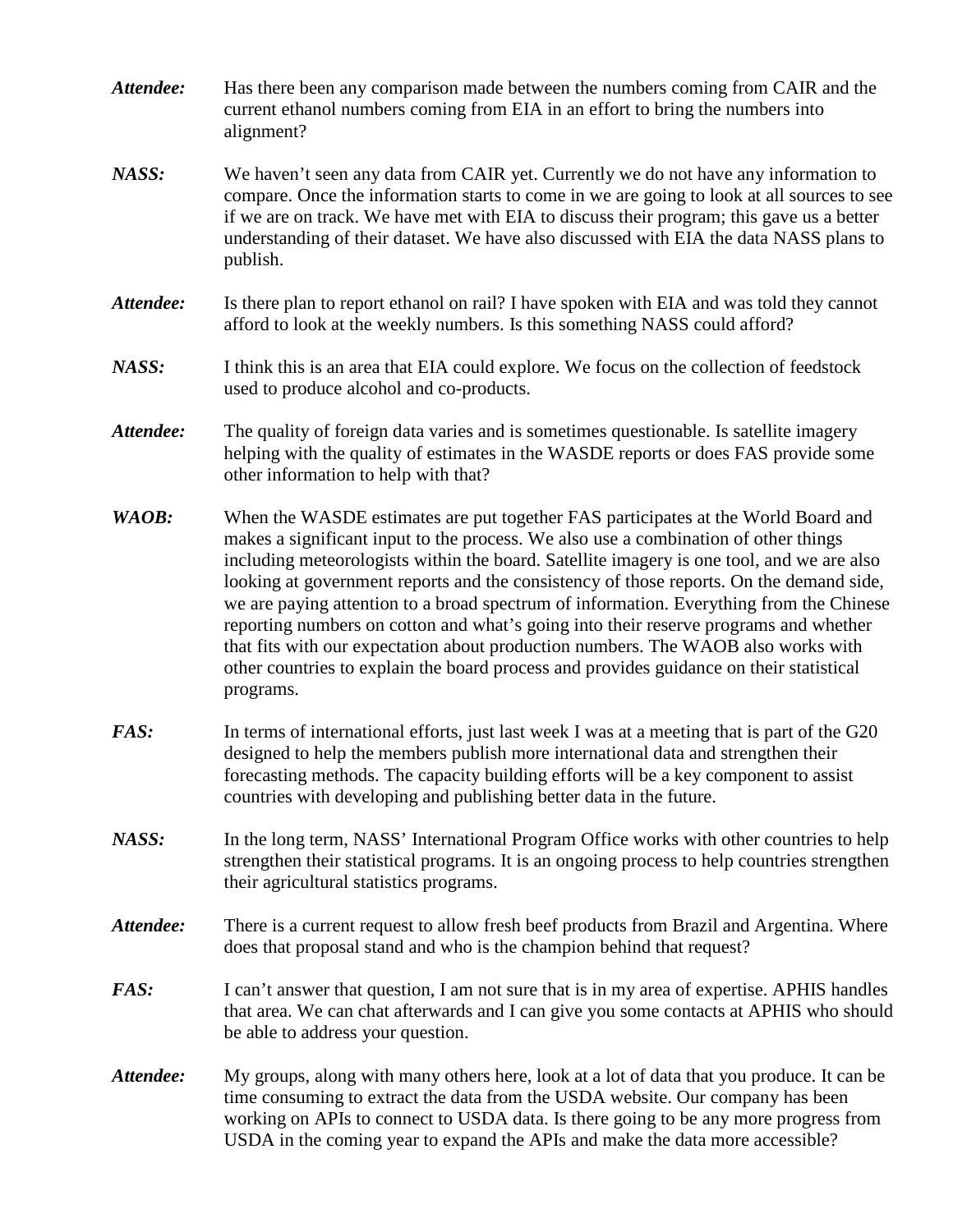- *NASS:* Our system is available for use and if you need a technical contact I can provide you with that information.
- *AMS:* That is what the AMS presentation was trying to convey. We understand the challenge you noted and we are trying to get all of our data on one platform with easier access. We just launched this project in October; over the next several months we will be gathering information. It will likely be a year before we have anything available. It is a long-term project; we have many things across the agency related to market news that need to be addressed and it will take some time to get everything in place.
- *Census:* Much of our data are currently on our website and available in API format.
- *Attendee:* For district data at the state level, four states currently report agricultural district data for acreage and yields in the crop reports. Do you see this as something that will be phased out or expanded?
- *NASS:* The data that currently exist have external funding. There is no federal funding for NASS to produce district-level forecasts during the growing season. Whether this is expanded, reduced or continues depends on whether external funding is available.
- *Attendee:* What process is used for mandatory price reporting recertification? How will the lacking information be addressed during the process?
- *AMS:* It is scheduled to be re-authorized in September of 2015. The law is set to renew every five years. The industry groups are working through that process. The public makes the request to Congress for the law to be re-authorized. Once that is done, we address any changes for implementation. After it has been re-authorized we will begin the rulemaking process. All the entities that are covered under the law are reporting; however, due to confidentiality we are not always able to release data for some regions.
- *Attendee:* With the CAIR on ethanol starting up, will WAOB do anything different with the feed residual on the corn balance sheet once they have some hard data on distiller's dried grain (DDG) production?
- *WAOB*: It's DDGs; we are not going to add it to or change the corn balance sheet. We will adjust feed residual to account for any change in DDGs.
- *Attendee:* A question about dairy farm inventory, percent of milk production and percent of cow inventory by farm size. Until 2007, these data were published nationally and by state. In 2007, state-level data were discontinued annually but the plan was to publish them every five years. On the Quick Stats site there is not any information available at a state level but national-level information has continued. Are state-level data going to be available?
- *NASS:* The information is available through the Census of Agriculture dataset.
- *Attendee:* We get an estimate for what beef and pork production is for the week. There is an estimate on slaughter numbers and carcass weight. In the case of hogs, it seems like the estimate that has been provided is always lagging by a certain amount. Now that mandatory price reporting is coming in, I think we could calculate a better number using the mandatory price reporting. Has there been any thought given to using that to come up with a carcass weight?